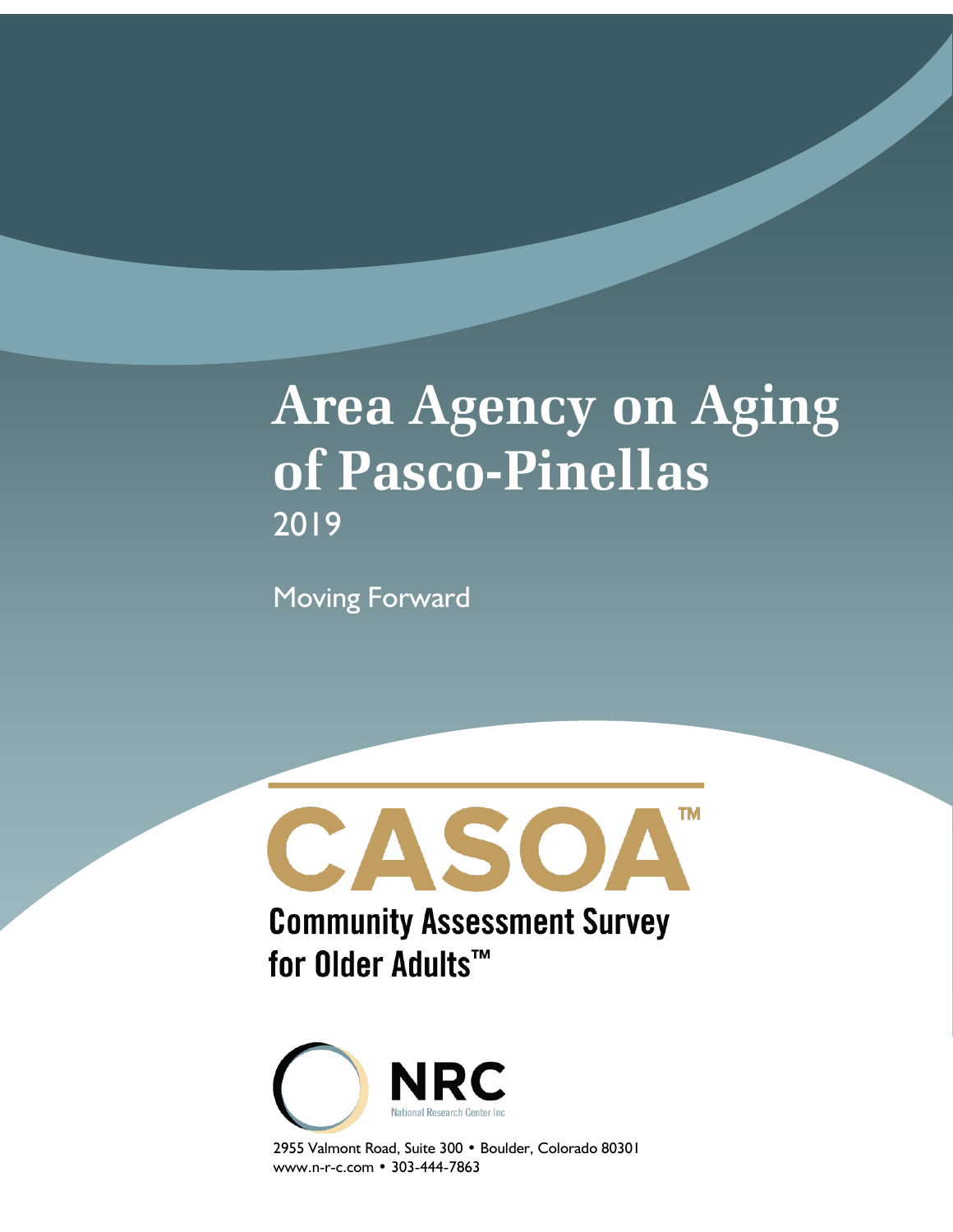# Contents



CASOA™ Summary Report | Pasco County • • • • •

NRC is a charter member of the AAPOR Transparency Initiative, providing clear disclosure of our sound and ethical survey research practices.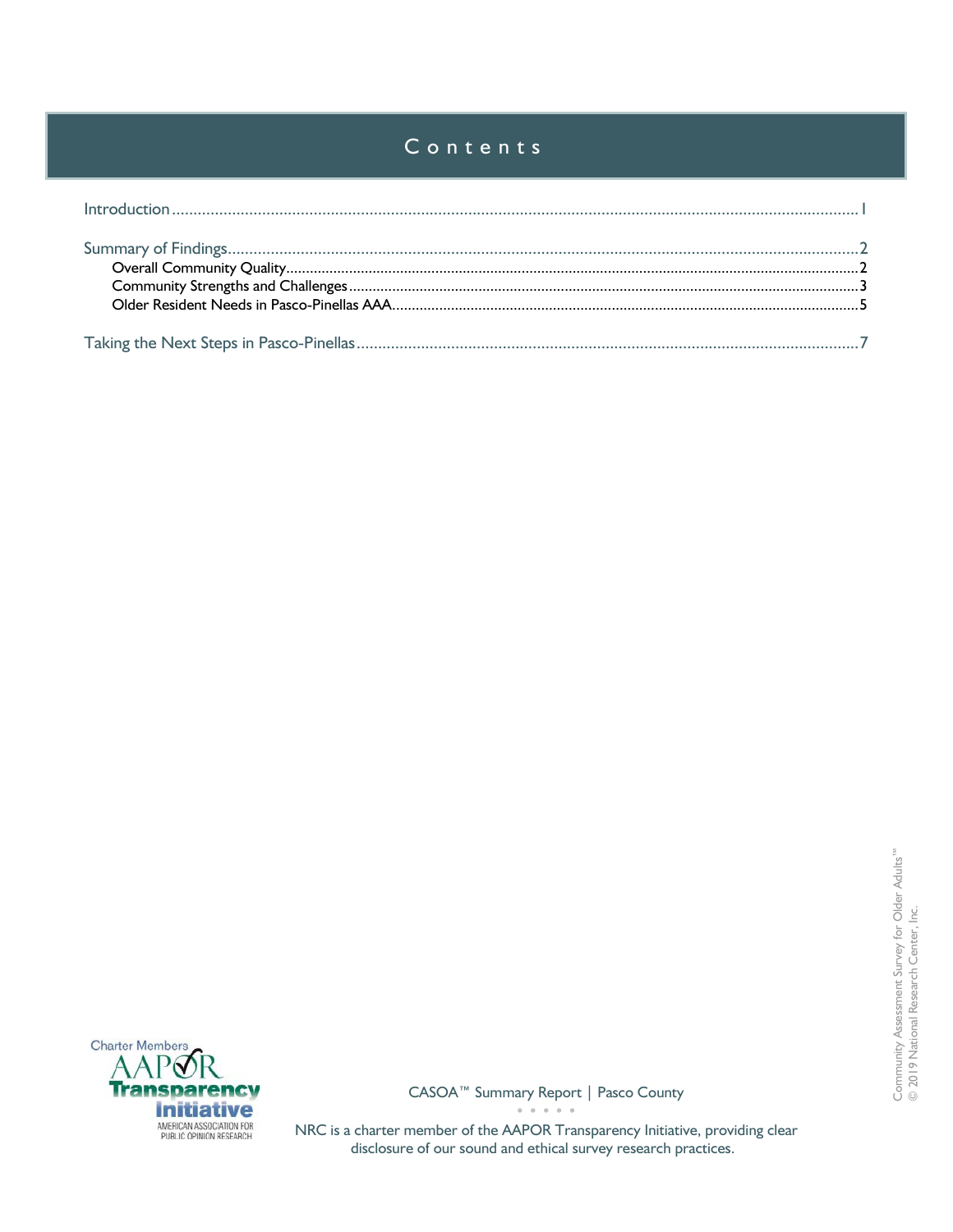# Introduction

<span id="page-2-0"></span>The Community Assessment Survey for Older Adults (CASOA™), administered by National Research Center, Inc., provides a statistically valid survey of the strengths and needs of older adults as reported by older adults themselves in communities across America.

The results of this study provide useful information for planning and resource development as well as strengthen advocacy efforts and stakeholder engagement. The ultimate goal of the assessment is to create empowered communities that support vibrant older adult populations.

## **Figure 1: CASOA Methods and Goals**

| <b>Assessment Objectives</b>                  | <b>Assessment Methods</b>                    |
|-----------------------------------------------|----------------------------------------------|
| Identify community strengths and              | Multi-contact mailed survey                  |
| weaknesses                                    | Random sample of 10,000 households of        |
| Articulate the specific needs of older adults | residents $60+$                              |
| in the community                              | 2, I 19 surveys returned; 2% margin of error |
| Douglas ostimates and projections of          | $2206$ response rate                         |

- Develop estimates and projections of resident need in the future
- 22% response rate
- Data statistically weighted to reflect population

## **Assessment Goals**

#### **Immediate**

- Useful information for:
	- Planning
	- Resource allocation and development
	- **Advocacy**
	- **Engagement**

#### **Intermediate**

- Improved program mix
- Better quality programs
	- More effective policies

#### **In time, a community of elders that is**

- More engaged
- More supportive
- More empowered
- More independent
- More vibrant

The CASOA questionnaire contains many questions related to the life of older residents in the community. Survey participants were asked to rate their overall quality of life, as well as aspects of quality of life in the Pasco-Pinellas AAA's service area. In addition, NRC researchers mapped the CASOA instrument to the AARP Livable Communities model. The categories of community livability for the AARP model include: Overall Community; Health and Wellness; Housing; Outdoor Spaces and Buildings; Transportation and Streets; Social Participation, Inclusion and Education; Volunteer and Civic Opportunities; Job Opportunities and Community Information. Questions asked on the CASOA questionnaire align well with the AARP model.

The CASOA survey was administered via mail to a representative sample of adults 60 years or older in Pasco and Pinellas Counties in March 2019. Of the 10,000 older adult households contacted in Pasco-Pinellas AAA's service area, a total of 2,119 completed surveys, providing an overall response rate of 22% and a margin of error of plus or minus 2%. For more information on the survey methods, please refer to full survey report, *Area Agency on Aging of Pasco-Pinellas Report of Results*, under separate cover. This report provides a summary of the full report with the intention of focusing the Pasco-Pinellas community on the next steps towards creation of a more elderfriendly, elder-inclusive community.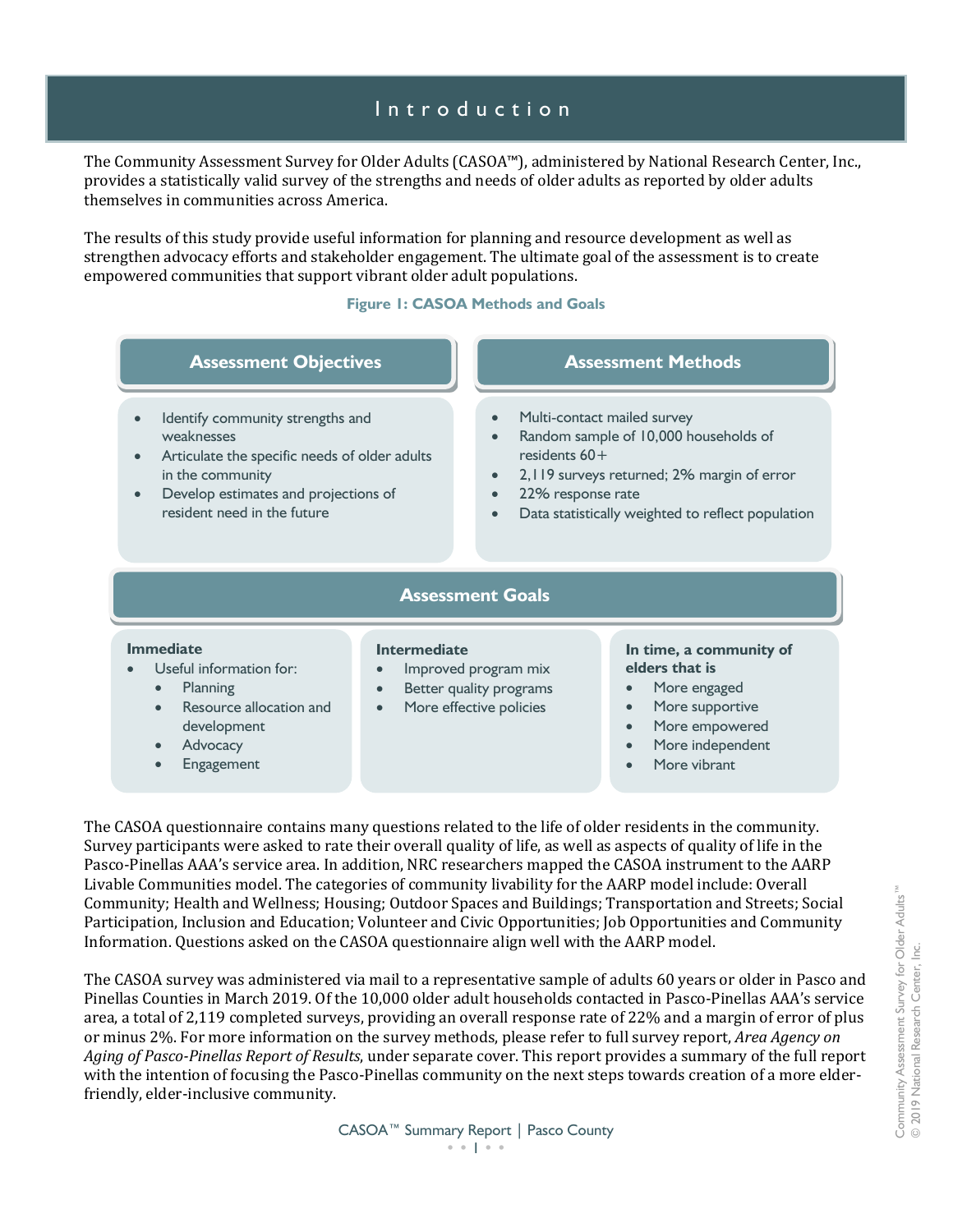# Summary of Findings

## Overall Community Quality

<span id="page-3-1"></span><span id="page-3-0"></span>Older residents gave positive ratings to their quality of life in Pasco-Pinellas and gave their community high ratings as a place to live. The community as a place to retire and the overall services provided to older adults in Pasco-Pinellas received ratings higher than national benchmarks.

## **Figure 2: Pasco-Pinellas as a Place for Older Residents**



A further testament to the quality of the community, about 8 in 10 older adults said they would recommend living in Pasco-Pinellas to others.

## **Figure 2: Older Residents' Likelihood of Recommending Pasco-Pinellas to Others**



Community Assessment Survey for Older Adults™ Community Assessment Survey for Older Adults"<sup>"</sup><br>© 2019 National Research Center, Inc. © 2019 National Research Center, Inc.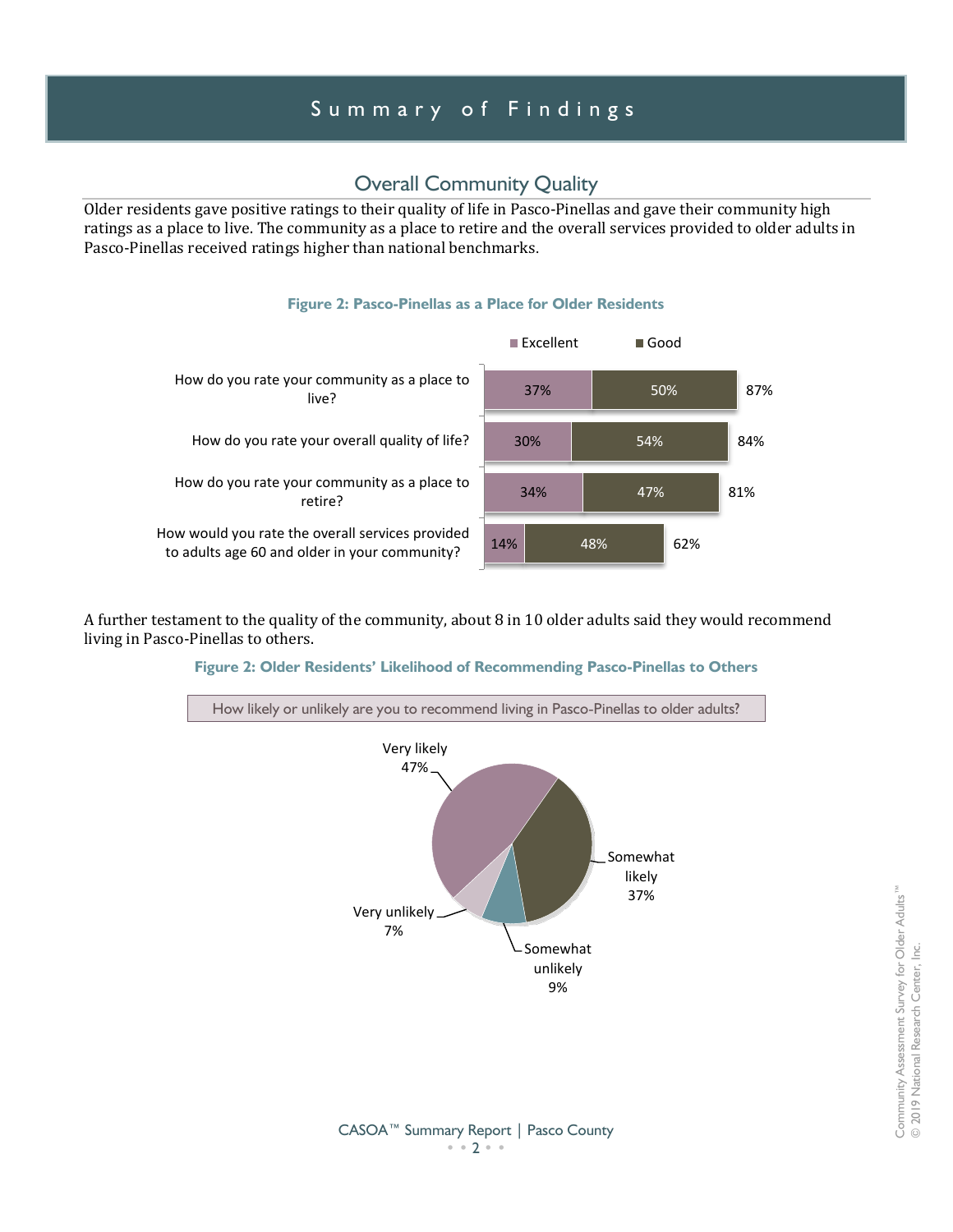<span id="page-4-0"></span>Survey respondents rated the quality of more than 40 characteristics of the Pasco-Pinellas community. The highest rated amenities related to opportunities in the community for religious, civic, social, recreational and fitness activities. Parks, the availability of affordable quality food, preventive health services and mobility also were viewed favorably. Community characteristics receiving relatively lower scores related to the following:





| <b>Challenges</b>                                                                                                                                                                                                                                                                                                                                                                                                                                                                                                                                                                                                                                                                     | <b>Neutral</b>                                                                                                                                                                                                                                                                                                                                                                                                                                                                                                                                                                                                                                                                                                                                                             | <b>Strengths</b>                                                                                                                                                                                                                                                                                                                                                                                                                                                                                                                                                                                                         |  |
|---------------------------------------------------------------------------------------------------------------------------------------------------------------------------------------------------------------------------------------------------------------------------------------------------------------------------------------------------------------------------------------------------------------------------------------------------------------------------------------------------------------------------------------------------------------------------------------------------------------------------------------------------------------------------------------|----------------------------------------------------------------------------------------------------------------------------------------------------------------------------------------------------------------------------------------------------------------------------------------------------------------------------------------------------------------------------------------------------------------------------------------------------------------------------------------------------------------------------------------------------------------------------------------------------------------------------------------------------------------------------------------------------------------------------------------------------------------------------|--------------------------------------------------------------------------------------------------------------------------------------------------------------------------------------------------------------------------------------------------------------------------------------------------------------------------------------------------------------------------------------------------------------------------------------------------------------------------------------------------------------------------------------------------------------------------------------------------------------------------|--|
| Percent rating characteristics as excellent or good                                                                                                                                                                                                                                                                                                                                                                                                                                                                                                                                                                                                                                   |                                                                                                                                                                                                                                                                                                                                                                                                                                                                                                                                                                                                                                                                                                                                                                            |                                                                                                                                                                                                                                                                                                                                                                                                                                                                                                                                                                                                                          |  |
| Fewer than 50%                                                                                                                                                                                                                                                                                                                                                                                                                                                                                                                                                                                                                                                                        | 55%-64%                                                                                                                                                                                                                                                                                                                                                                                                                                                                                                                                                                                                                                                                                                                                                                    | 66% or more                                                                                                                                                                                                                                                                                                                                                                                                                                                                                                                                                                                                              |  |
| Availability of long-term care<br>options*<br>Variety of housing options<br>$\bullet$<br>Availability of financial or legal<br>planning services*<br>Availability of information about<br>resources for adults age 60 and<br>older*<br>Accessibility of sidewalks for<br>wheelchairs and other assistive<br>mobility devices<br>Condition of sidewalks<br>Availability of affordable quality<br>mental health care<br><b>Employment opportunities</b><br>Availability of daytime care<br>options for adults age 60 and<br>older*<br>Cost of living in your community<br>Availability of affordable quality<br>housing<br>Ease of travel by public<br>transportation in your community | Amenities in community parks<br>(benches, washrooms, well maintained<br>paths, etc.)<br>Opportunities to enroll in skill-building<br>$\bullet$<br>or personal enrichment classes*<br>Ease of travel by car in your community<br>$\bullet$<br>Ease of walking in your community<br>Opportunities to attend or participate in<br>$\bullet$<br>meetings about local government or<br>community matters<br>Openness and acceptance of the<br>community towards residents age 60<br>and older of diverse backgrounds<br>Neighborliness of your community<br>٠<br>Availability of affordable quality physical<br>health care<br>Sense of community<br>$\bullet$<br>Valuing residents age 60 and older in<br>your community<br>• Availability of services at the senior<br>center | • Opportunities to attend religious<br>or spiritual activities<br>• Opportunities to volunteer<br>• Fitness opportunities (including<br>exercise classes and paths or<br>trails, etc.)<br>• Recreation opportunities<br>(including games, arts, and library<br>services, etc.)*<br>• Opportunities to attend social<br>events or activities*<br>• Availability of preventive health<br>services (e.g., health screenings,<br>flu shots, educational workshops)<br>• Ease of access to community<br>parks<br>• Availability of affordable quality<br>food<br>• Ease of getting to the places you<br>usually have to visit |  |
| * Received a scare that was higher than the national henchmark                                                                                                                                                                                                                                                                                                                                                                                                                                                                                                                                                                                                                        |                                                                                                                                                                                                                                                                                                                                                                                                                                                                                                                                                                                                                                                                                                                                                                            |                                                                                                                                                                                                                                                                                                                                                                                                                                                                                                                                                                                                                          |  |

## **Figure 5: Assessments of Pasco-Pinellas Community**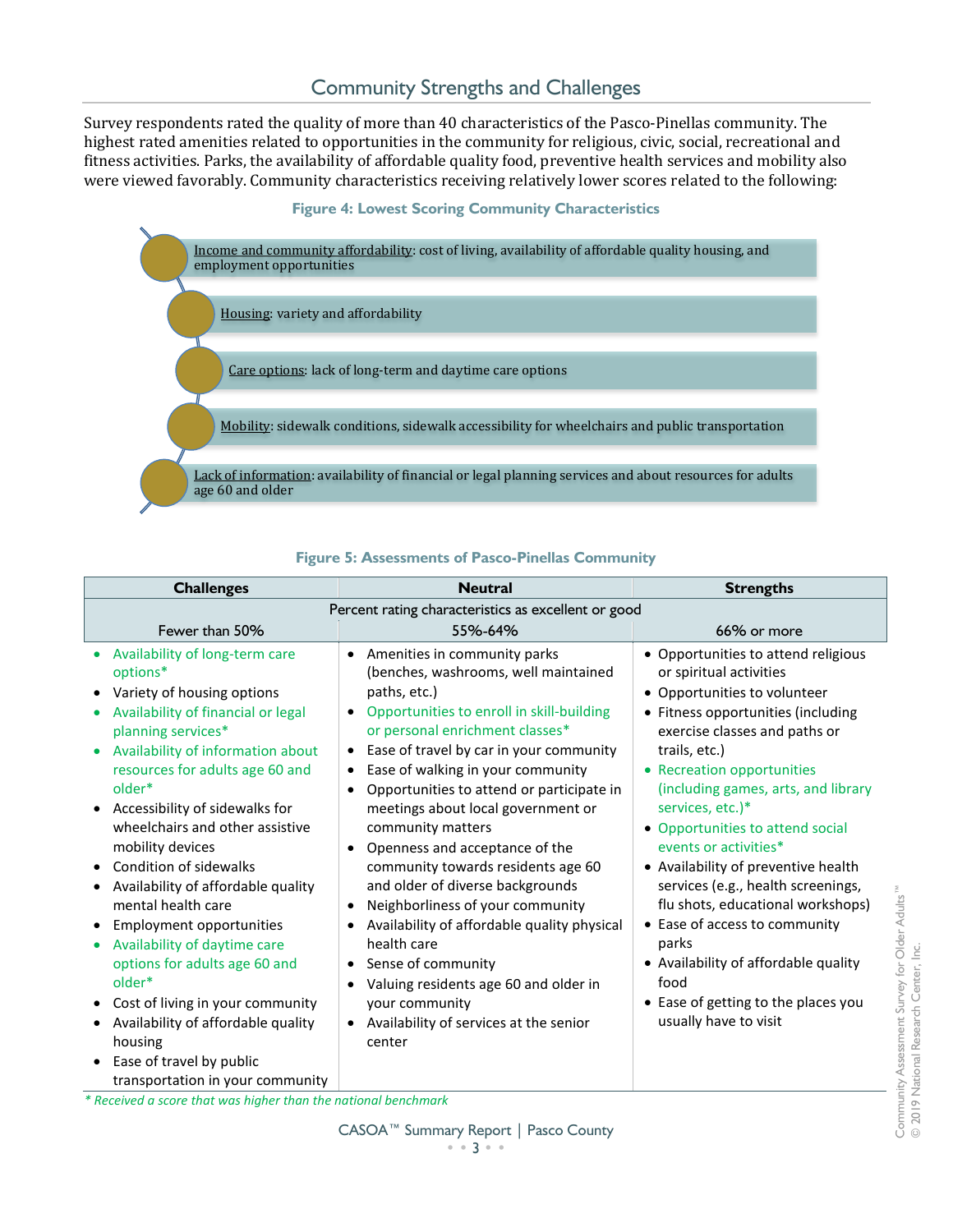The individual characteristics were summarized into AARP Livable Communities model categories for further analysis. Ratings of Overall Community and the Volunteer and Civic Engagement opportunities received the highest scores. Housing, Job Opportunities, and Outdoor Spaces and Building scored the lowest.

**Figure 6: Pasco-Pinellas Community Readiness Chart**



Scale: 0=Lowest/most negative, 100=Highest/most positive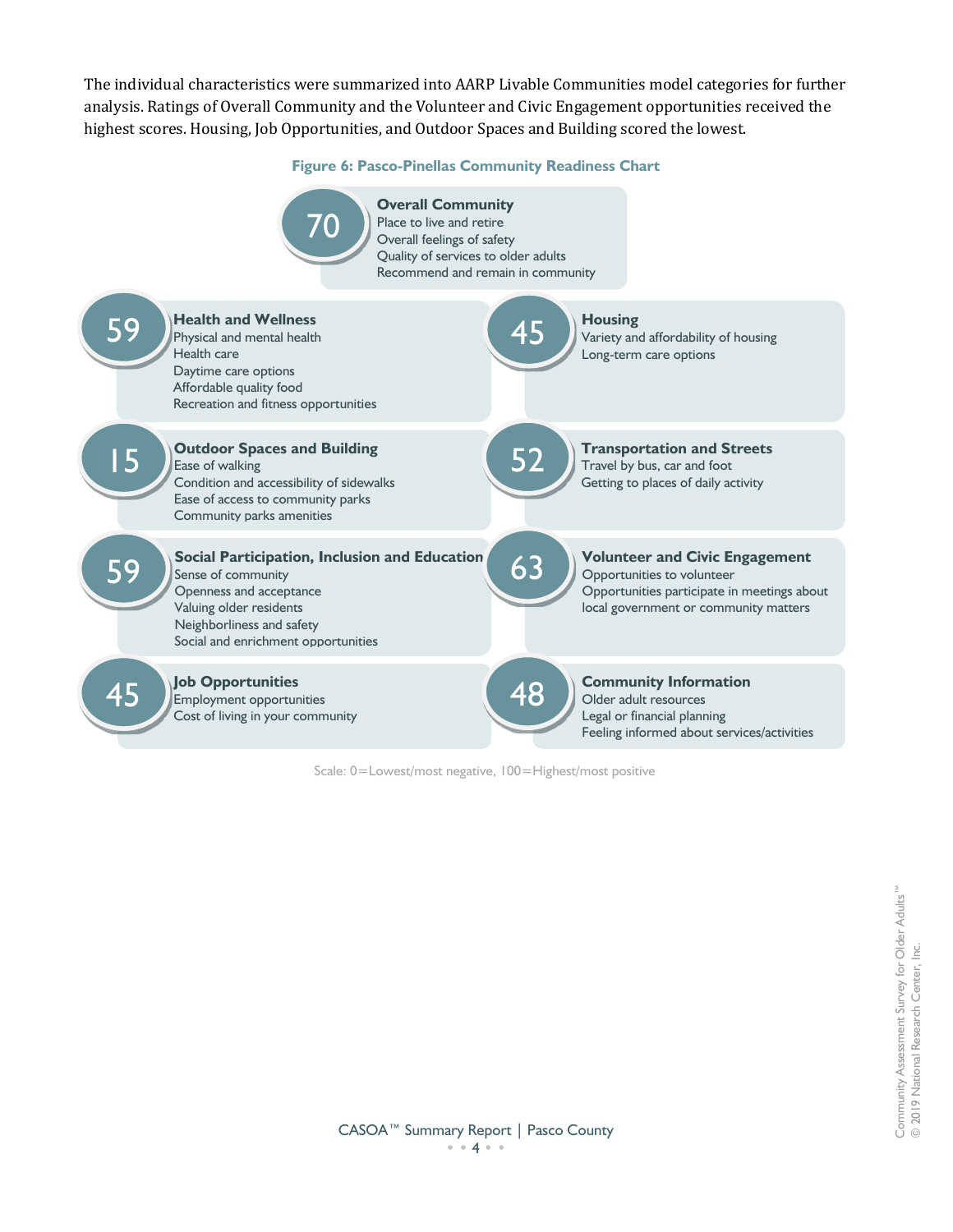<span id="page-6-0"></span>Over 40 individual survey questions about specific problems faced by older community members were included in the survey to assess the prevalence of older adult needs in Pasco-Pinellas. The issues impacting the greatest number of residents are as follows:



Having interesting activities to attend, grief and feeling like one's voice is heard in the community also affected a large proportion of older residents in Pasco-Pinellas.

| Figure 8: Older Resident Needs in the Pasco-Pinellas Community |  |
|----------------------------------------------------------------|--|
|----------------------------------------------------------------|--|

| <b>Challenges</b>                                                                                                                                                                                                                                                                                                                                                                                                                                                                                                                                                                                                                                                                                                                                   | <b>Neutral</b>                                                                                                                                                                                                                                                                                                                                                                                                                                                                                                                                                                                                                                                                                                                                                                                                                                                                    | <b>Strengths</b>                                                                                                                                                                                                                                                                                                                                                                                                                                                                                                                                                                                |  |
|-----------------------------------------------------------------------------------------------------------------------------------------------------------------------------------------------------------------------------------------------------------------------------------------------------------------------------------------------------------------------------------------------------------------------------------------------------------------------------------------------------------------------------------------------------------------------------------------------------------------------------------------------------------------------------------------------------------------------------------------------------|-----------------------------------------------------------------------------------------------------------------------------------------------------------------------------------------------------------------------------------------------------------------------------------------------------------------------------------------------------------------------------------------------------------------------------------------------------------------------------------------------------------------------------------------------------------------------------------------------------------------------------------------------------------------------------------------------------------------------------------------------------------------------------------------------------------------------------------------------------------------------------------|-------------------------------------------------------------------------------------------------------------------------------------------------------------------------------------------------------------------------------------------------------------------------------------------------------------------------------------------------------------------------------------------------------------------------------------------------------------------------------------------------------------------------------------------------------------------------------------------------|--|
| Percent rating as minor, moderate or major problem in past 12 months                                                                                                                                                                                                                                                                                                                                                                                                                                                                                                                                                                                                                                                                                |                                                                                                                                                                                                                                                                                                                                                                                                                                                                                                                                                                                                                                                                                                                                                                                                                                                                                   |                                                                                                                                                                                                                                                                                                                                                                                                                                                                                                                                                                                                 |  |
| Affects 35% or more                                                                                                                                                                                                                                                                                                                                                                                                                                                                                                                                                                                                                                                                                                                                 | Neutral 26-34%                                                                                                                                                                                                                                                                                                                                                                                                                                                                                                                                                                                                                                                                                                                                                                                                                                                                    | Affects 25% or fewer                                                                                                                                                                                                                                                                                                                                                                                                                                                                                                                                                                            |  |
| • Dealing with the loss of a close family<br>member or friend<br>• Finding productive or meaningful activities<br>to do<br>• Having adequate information or dealing<br>with public programs such as Social<br>Security, Medicare and Medicaid<br>• Maintaining your home<br>• Maintaining a healthy diet<br>• Feeling bored<br>• Maintaining your yard<br>• Having interesting recreational or cultural<br>activities to attend<br>• Having interesting social events or activities<br>to attend<br>• Staying physically fit<br>• Feeling like your voice is heard in the<br>community<br>• Your physical health<br>• Doing heavy or intense housework<br>• Not knowing what services are available to<br>adults age 60 and older in your community | • Having enough money to meet daily expenses<br>• Feeling physically burdened by providing care for<br>another person<br>• Having safe and affordable transportation<br>available<br>• Having enough money to pay your property taxes<br>• Feeling emotionally burdened by providing care<br>for another person<br>• Dealing with legal issues<br>• Affording the medications you need<br>• Feeling lonely or isolated<br>• Building skills for paid or unpaid work<br>• Experiencing confusion or forgetfulness<br>• Having friends or family you can rely on<br>• Finding affordable health insurance<br>• Getting the oral health care you need<br>• Finding work in retirement<br>• Performing regular activities, including walking,<br>eating and preparing meals<br>• Finding meaningful volunteer work<br>• Feeling depressed<br>• Dealing with financial planning issues | • Being physically or<br>emotionally abused<br>• Figuring out which<br>medications to take and<br>when<br>• Having enough food to eat<br>• No longer being able to drive<br>• Having housing to suit your<br>needs<br>• Feeling financially burdened<br>by providing care for<br>another person<br>• Getting the vision care you<br>need<br>• Being treated unfairly or<br>discriminated against<br>because of your age<br>• Falling or injuring yourself in<br>your home<br>• Getting the health care you<br>need<br>• Being the victim of a crime<br>• Being the victim of a fraud or<br>scam |  |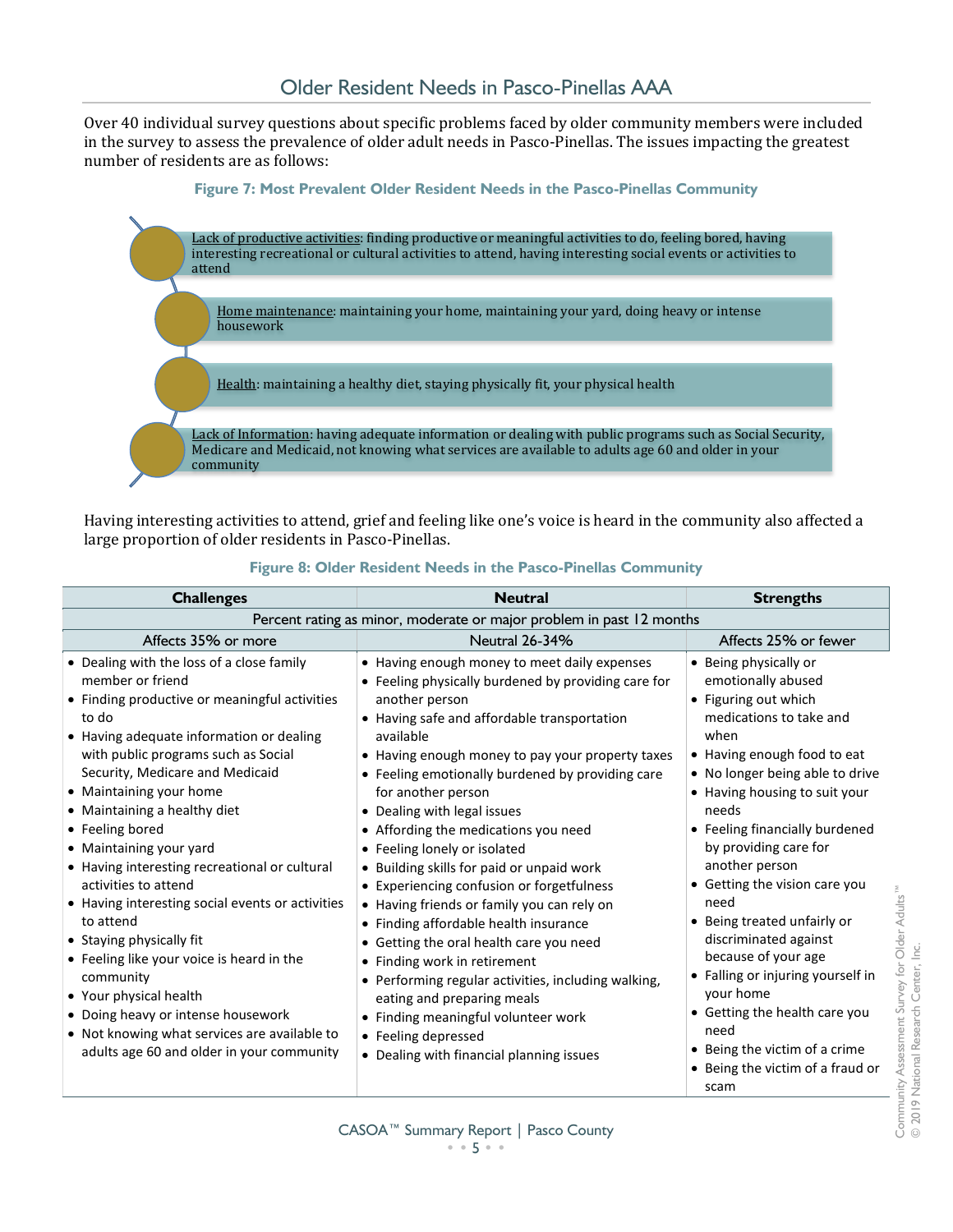While Figures 7 and 8 demonstrate problems affecting the largest number of older residents in Pasco-Pinellas, the severity of all of the needs is not equal. Although the lowest prevalence of need in the areas of Caregiver Burden and Safety, needs can be quite serious for those affected. It should be understood that the percent of the population that experiences a problem is not a measure of how difficult a problem is to endure for the people who share it. Some needs or opportunities, though rare as a percent of residents, have a particularly devastating impact on residents' quality of life – for example, needing help transferring from bed to wheelchair or having a problem with safety, so it is important to consider both the prevalence of the need or opportunity and its centrality to residents' sustained independence.

The 40 individual needs were rolled up into 12 larger categories. The estimated prevalence of the need and the number affected is presented in Figure 9.

| Area of need                 | Percent with need | Number affected in 2019 (N=426,256) |
|------------------------------|-------------------|-------------------------------------|
| Safety                       | 19%               | 81,204                              |
| Civic engagement             | 79%               | 338,576                             |
| Social engagement            | 42%               | 177,558                             |
| Recreation                   | 28%               | 119,481                             |
| Financial and legal          | 37%               | 157,524                             |
| <b>Meaningful activities</b> | 44%               | 188,467                             |
| Caregiver burden             | 14%               | 60,542                              |
| Physical health              | 65%               | 276,386                             |
| Mental health                | 39%               | 166,772                             |
| Health care                  | 35%               | 150,243                             |
| Institutionalization risk    | 31%               | 132,761                             |
| <b>Basic necessities</b>     | 28%               | 120,937                             |

#### **Figure 9: Older Resident Needs in Pasco-Pinellas**